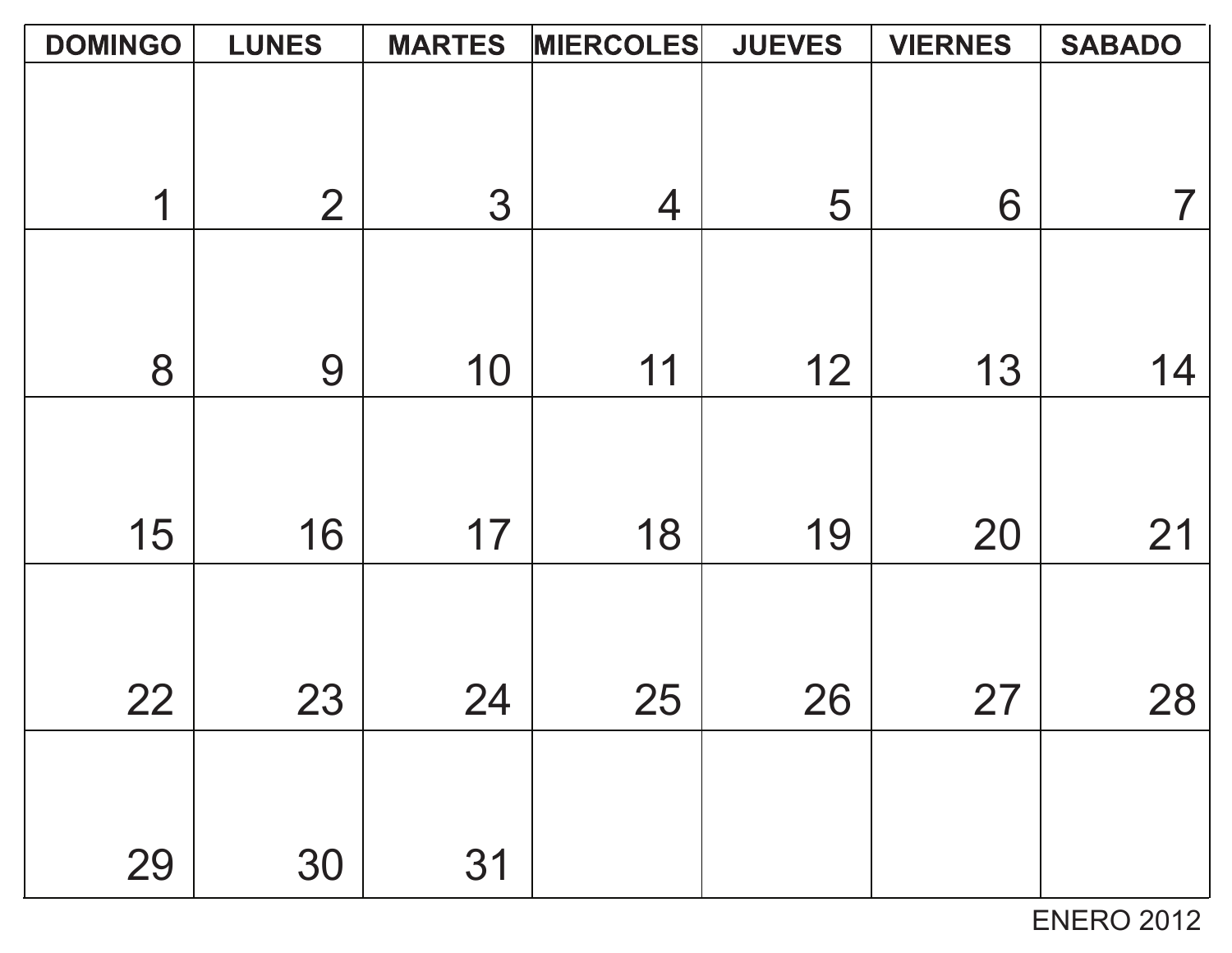| <b>DOMINGO</b> | <b>LUNES</b> | <b>MARTES</b> | <b>MIERCOLES</b> | <b>JUEVES</b>  | <b>VIERNES</b> | <b>SABADO</b> |
|----------------|--------------|---------------|------------------|----------------|----------------|---------------|
|                |              |               |                  |                |                |               |
|                |              |               |                  |                |                |               |
|                |              |               |                  |                |                |               |
|                |              |               | 1                | $\overline{2}$ | 3              | 4             |
|                |              |               |                  |                |                |               |
|                |              |               |                  |                |                |               |
| 5              | 6            | 7             | 8                | 9              | 10             | 11            |
|                |              |               |                  |                |                |               |
|                |              |               |                  |                |                |               |
|                |              |               |                  |                |                |               |
| 12             | 13           | 14            | 15               | 16             | 17             | 18            |
|                |              |               |                  |                |                |               |
|                |              |               |                  |                |                |               |
|                |              |               |                  |                |                |               |
| 19             | 20           | 21            | 22               | 23             | 24             | 25            |
|                |              |               |                  |                |                |               |
|                |              |               |                  |                |                |               |
| 26             | 27           | 28            | 29               |                |                |               |
|                |              |               |                  |                |                |               |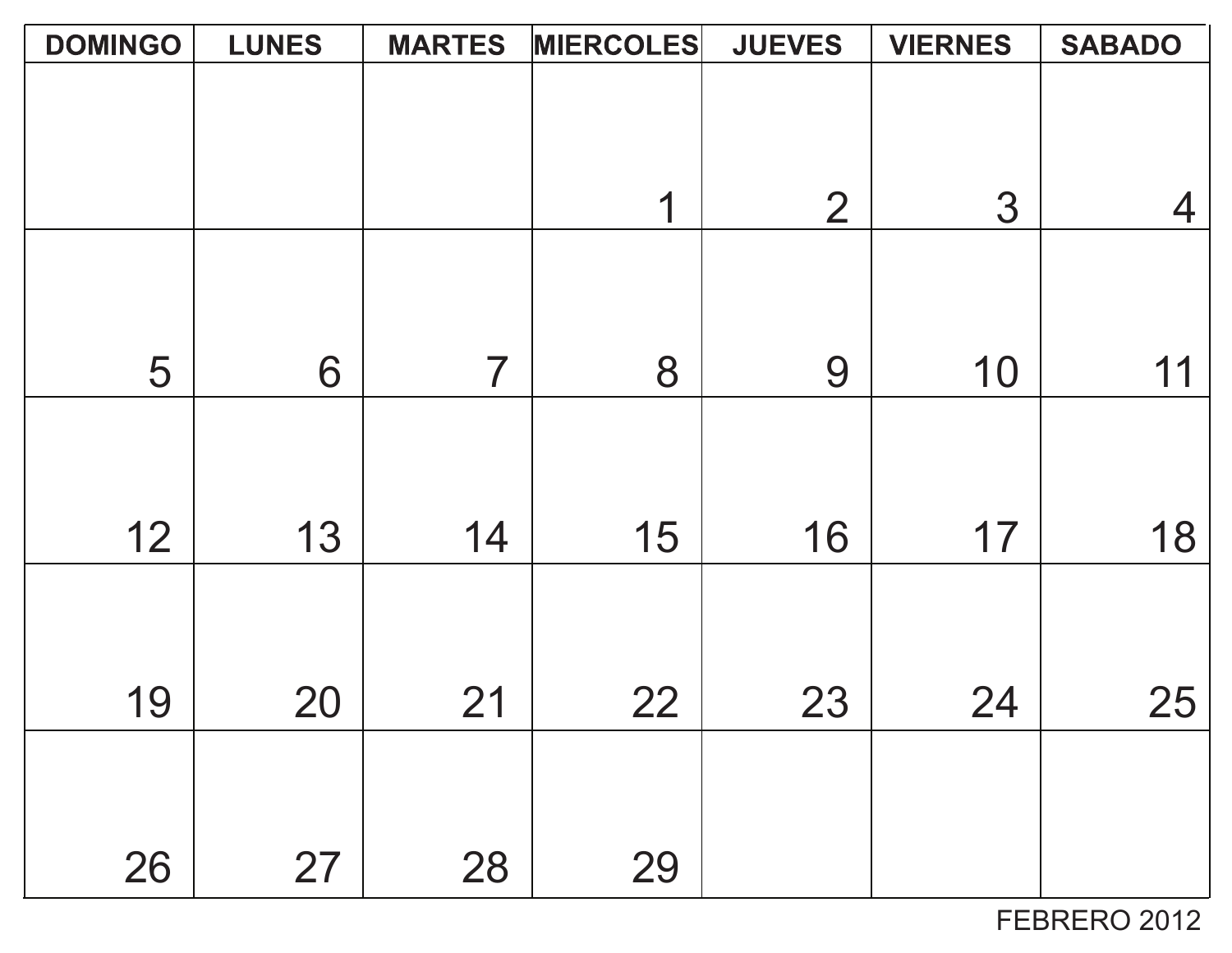| <b>DOMINGO</b> | <b>LUNES</b> | <b>MARTES</b> | <b>MIERCOLES</b> | <b>JUEVES</b> | <b>VIERNES</b> | <b>SABADO</b> |
|----------------|--------------|---------------|------------------|---------------|----------------|---------------|
|                |              |               |                  |               |                |               |
|                |              |               |                  |               |                |               |
|                |              |               |                  |               |                |               |
|                |              |               |                  | 1             | $\overline{2}$ | 3             |
|                |              |               |                  |               |                |               |
|                |              |               |                  |               |                |               |
|                |              |               |                  |               |                |               |
| $\overline{4}$ | 5            | 6             | 7                | 8             | 9              | 10            |
|                |              |               |                  |               |                |               |
|                |              |               |                  |               |                |               |
|                |              |               |                  |               |                |               |
| 11             | 12           | 13            | 14               | 15            | 16             | 17            |
|                |              |               |                  |               |                |               |
|                |              |               |                  |               |                |               |
|                |              |               |                  |               |                |               |
| 18             | 19           | 20            | 21               | 22            | 23             | 24            |
|                |              |               |                  |               |                |               |
|                |              |               |                  |               |                |               |
| 25             | 26           | 27            | 28               | 29            | 30             | 31            |
|                |              |               |                  |               |                |               |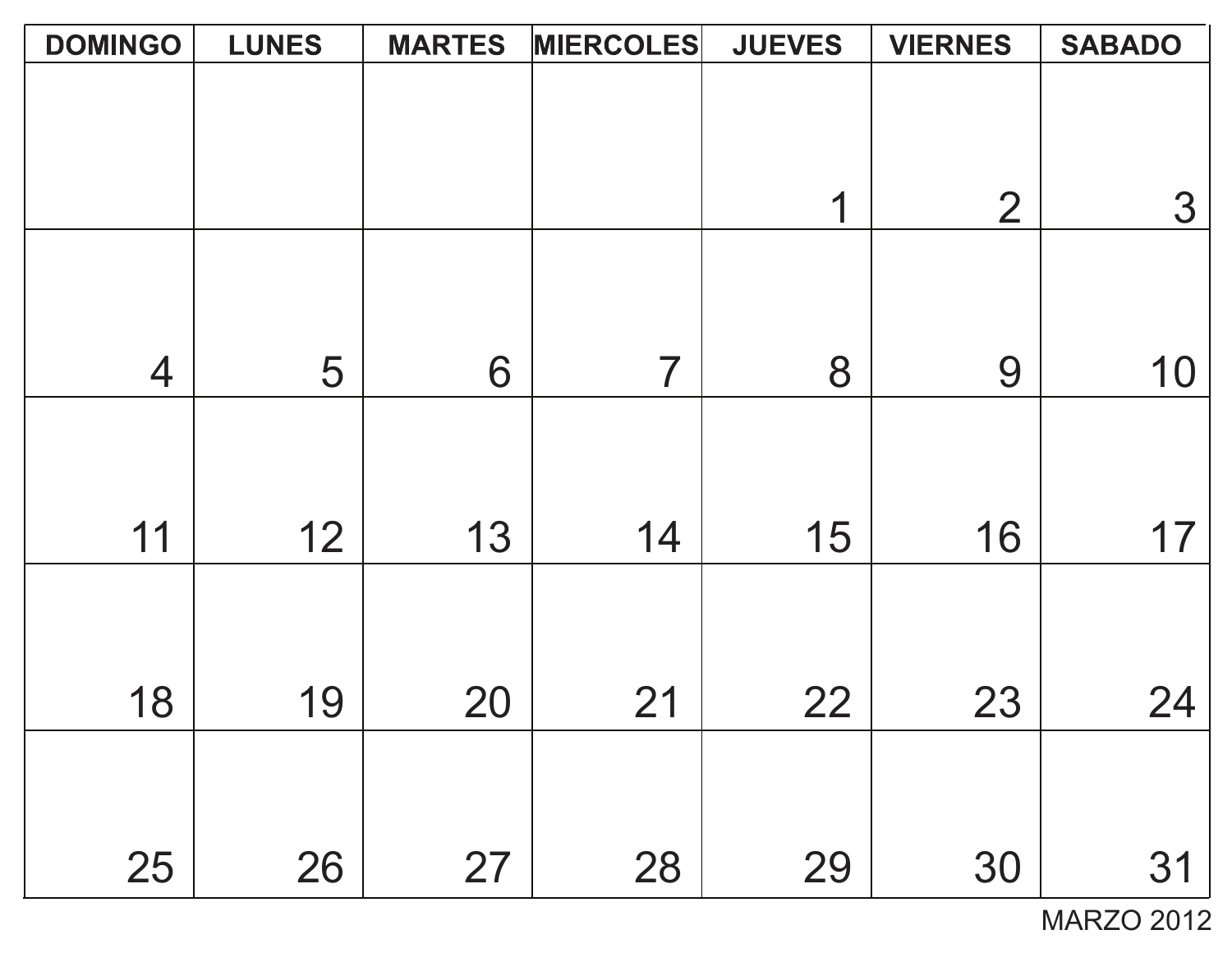| <b>DOMINGO</b> | <b>LUNES</b>   | <b>MARTES</b> | <b>MIERCOLES</b> | <b>JUEVES</b> | <b>VIERNES</b> | <b>SABADO</b> |
|----------------|----------------|---------------|------------------|---------------|----------------|---------------|
|                |                |               |                  |               |                |               |
|                |                |               |                  |               |                |               |
|                |                |               |                  |               |                |               |
| 1              | $\overline{2}$ | 3             | $\overline{4}$   | 5             | 6              |               |
|                |                |               |                  |               |                |               |
|                |                |               |                  |               |                |               |
|                |                |               |                  |               |                |               |
| 8              | 9              | 10            | 11               | 12            | 13             | 14            |
|                |                |               |                  |               |                |               |
|                |                |               |                  |               |                |               |
| 15             | 16             | 17            | 18               | 19            | 20             | 21            |
|                |                |               |                  |               |                |               |
|                |                |               |                  |               |                |               |
|                |                |               |                  |               |                |               |
| 22             | 23             | 24            | 25               | 26            | 27             | 28            |
|                |                |               |                  |               |                |               |
|                |                |               |                  |               |                |               |
|                |                |               |                  |               |                |               |
| 29             | 30             |               |                  |               |                |               |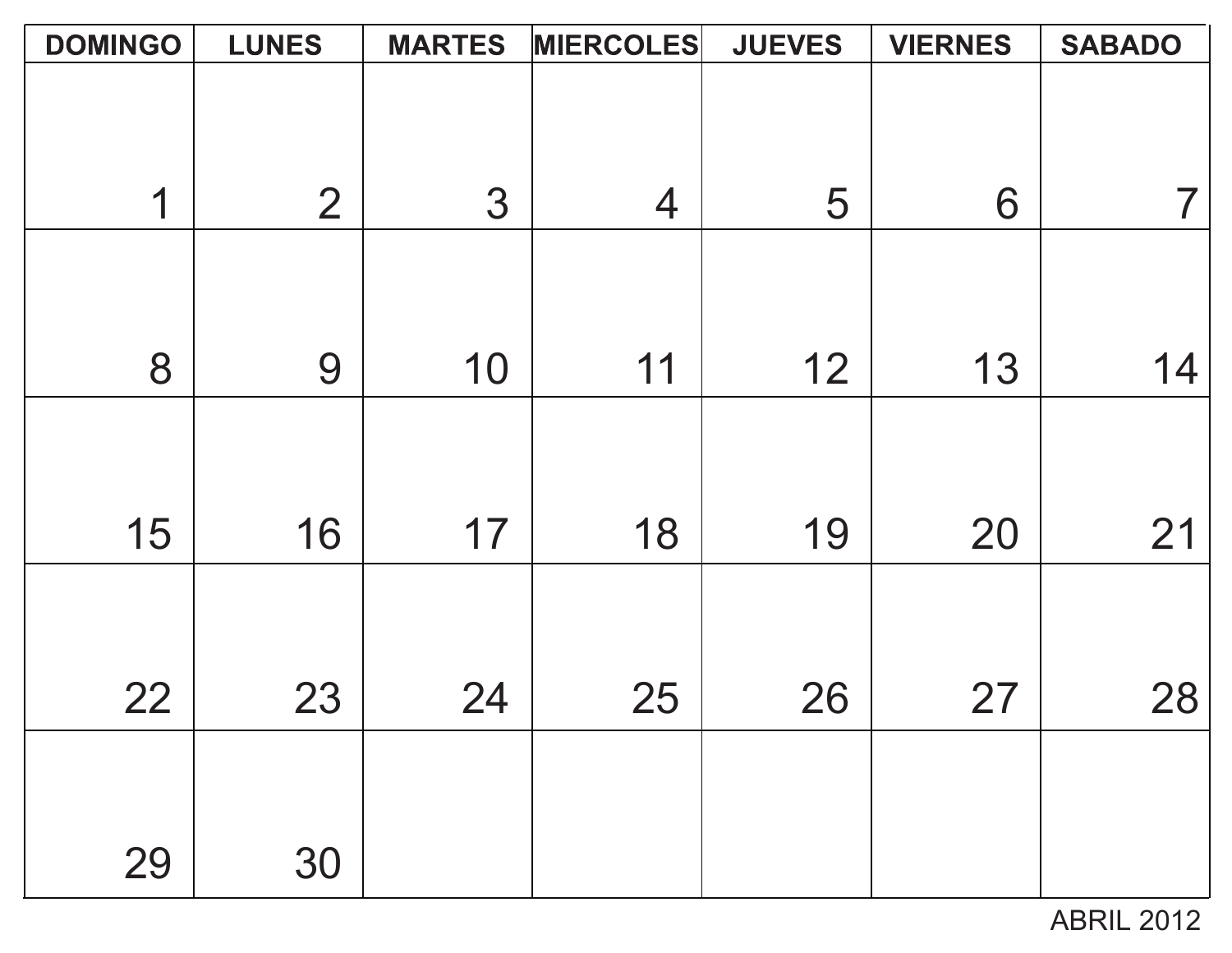| <b>DOMINGO</b> | <b>LUNES</b> | <b>MARTES</b> | <b>MIERCOLES</b> | <b>JUEVES</b> | <b>VIERNES</b> | <b>SABADO</b> |
|----------------|--------------|---------------|------------------|---------------|----------------|---------------|
|                |              |               |                  |               |                |               |
|                |              |               |                  |               |                |               |
|                |              |               |                  |               |                |               |
|                |              | 1             | $\overline{2}$   | 3             | $\overline{4}$ | 5             |
|                |              |               |                  |               |                |               |
|                |              |               |                  |               |                |               |
| 6              | 7            | 8             | 9                | 10            | 11             | 12            |
|                |              |               |                  |               |                |               |
|                |              |               |                  |               |                |               |
| 13             | 14           | 15            | 16               | 17            | 18             | 19            |
|                |              |               |                  |               |                |               |
|                |              |               |                  |               |                |               |
|                |              |               |                  |               |                |               |
| 20             | 21           | 22            | 23               | 24            | 25             | 26            |
|                |              |               |                  |               |                |               |
|                |              |               |                  |               |                |               |
| 27             | 28           | 29            | 30               | 31            |                |               |
|                |              |               |                  |               |                |               |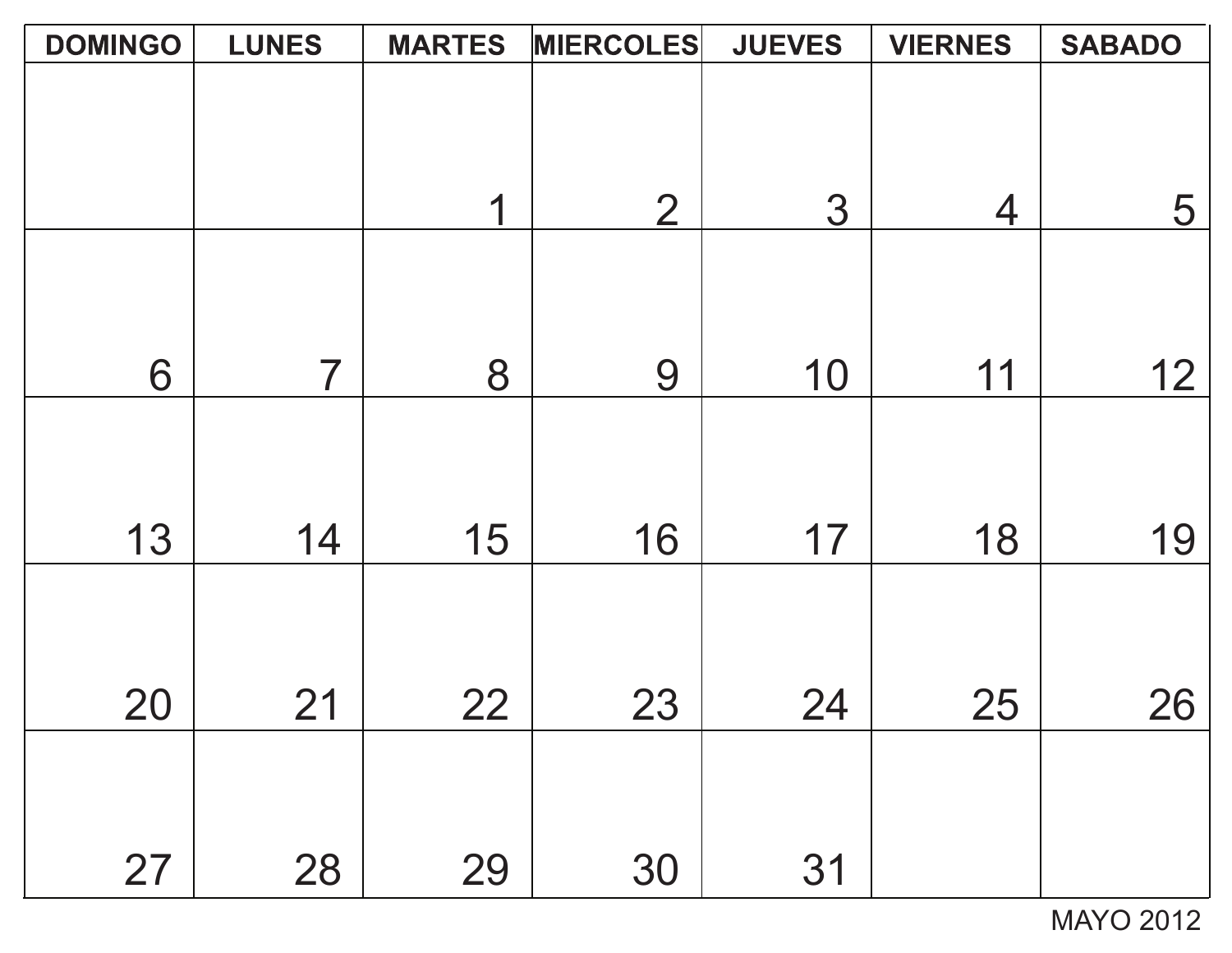| <b>DOMINGO</b> | <b>LUNES</b>   | <b>MARTES</b> | <b>MIERCOLES</b> | <b>JUEVES</b> | <b>VIERNES</b> | <b>SABADO</b>  |
|----------------|----------------|---------------|------------------|---------------|----------------|----------------|
|                |                |               |                  |               |                |                |
|                |                |               |                  |               |                |                |
|                |                |               |                  |               |                |                |
|                |                |               |                  |               | 1              | $\overline{2}$ |
|                |                |               |                  |               |                |                |
|                |                |               |                  |               |                |                |
|                |                |               |                  | 7             |                |                |
| 3              | $\overline{4}$ | 5             | 6                |               | 8              | 9              |
|                |                |               |                  |               |                |                |
|                |                |               |                  |               |                |                |
| 10             | 11             | 12            | 13               | 14            | 15             | 16             |
|                |                |               |                  |               |                |                |
|                |                |               |                  |               |                |                |
|                |                |               |                  |               |                |                |
| 17             | 18             | 19            | <b>20</b>        | 21            | 22             | 23             |
|                |                |               |                  |               |                |                |
|                |                |               |                  |               |                |                |
|                |                |               |                  |               |                |                |
| 24             | 25             | 26            | 27               | 28            | 29             | 30             |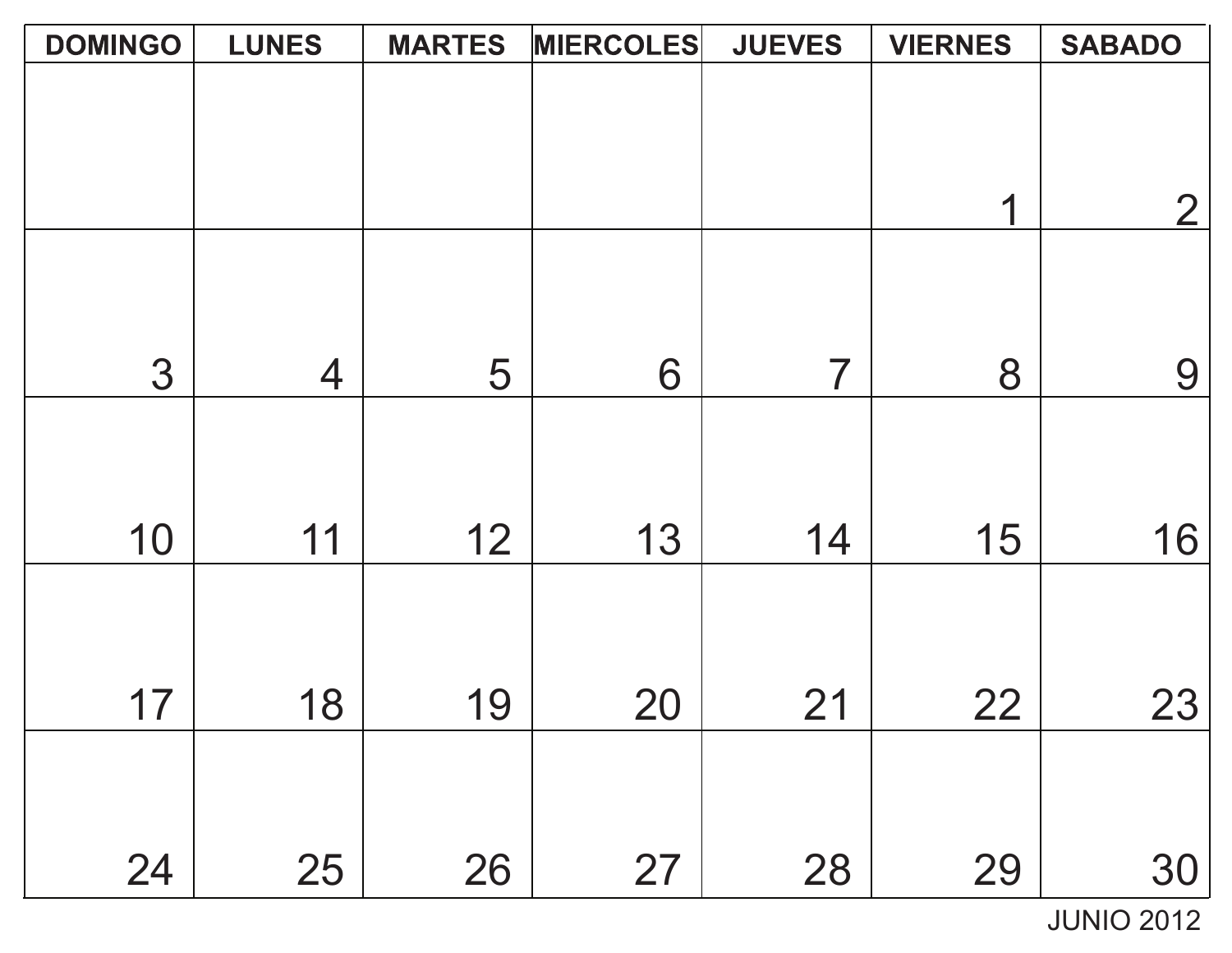| <b>DOMINGO</b> | <b>LUNES</b>   | <b>MARTES</b> | <b>MIERCOLES</b> | <b>JUEVES</b> | <b>VIERNES</b> | <b>SABADO</b> |
|----------------|----------------|---------------|------------------|---------------|----------------|---------------|
|                |                |               |                  |               |                |               |
|                |                |               |                  |               |                |               |
|                |                |               |                  |               |                |               |
| 1              | $\overline{2}$ | 3             | $\overline{4}$   | 5             | 6              |               |
|                |                |               |                  |               |                |               |
|                |                |               |                  |               |                |               |
| 8              | 9              | 10            | 11               | 12            | 13             | 14            |
|                |                |               |                  |               |                |               |
|                |                |               |                  |               |                |               |
|                |                |               |                  |               |                |               |
| 15             | 16             | 17            | 18               | 19            | 20             | 21            |
|                |                |               |                  |               |                |               |
|                |                |               |                  |               |                |               |
| 22             | 23             | 24            | 25               | 26            | 27             | 28            |
|                |                |               |                  |               |                |               |
|                |                |               |                  |               |                |               |
| 29             | 30             | 31            |                  |               |                |               |
|                |                |               |                  |               |                |               |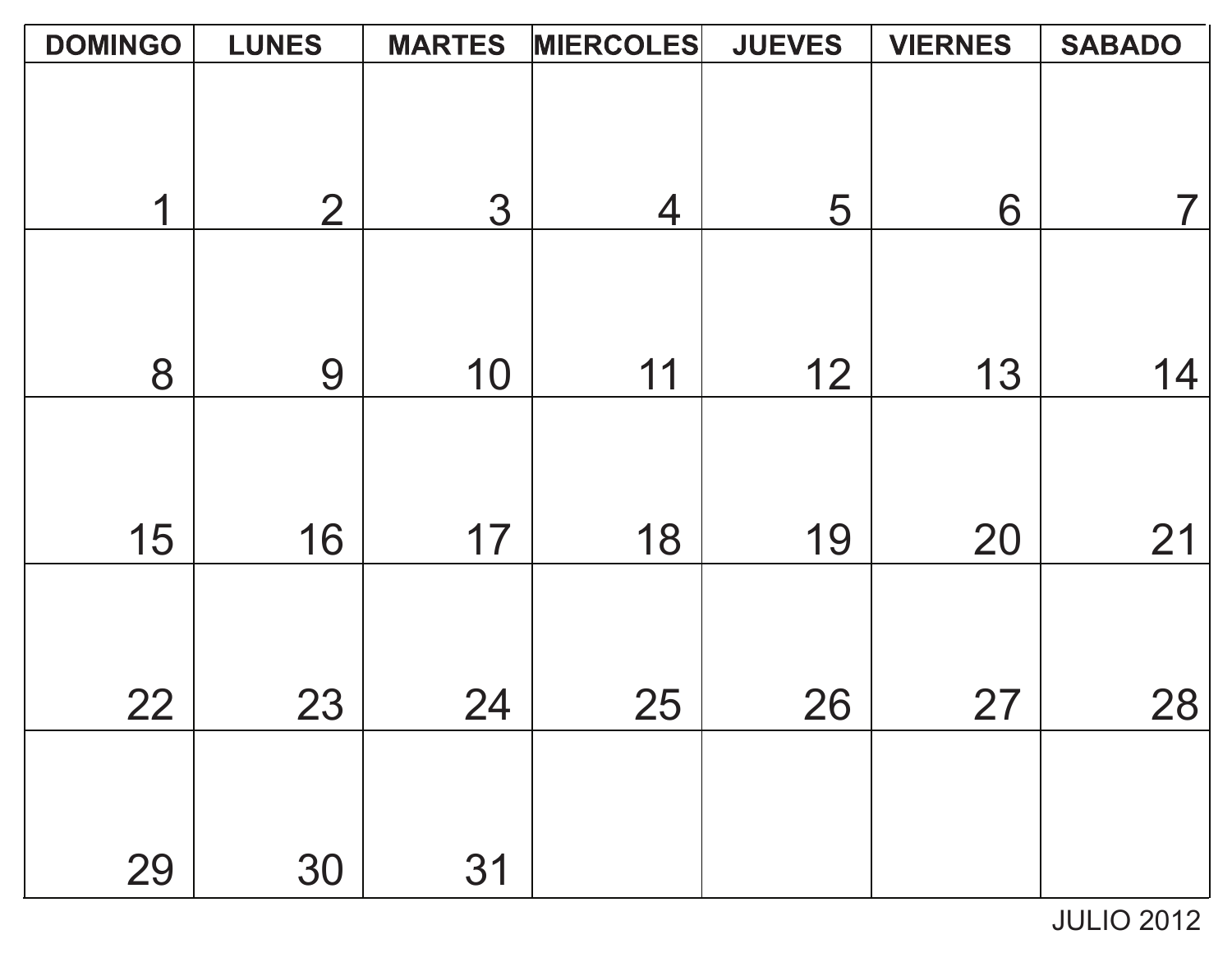| <b>DOMINGO</b> | <b>LUNES</b> | <b>MARTES</b>  | <b>MIERCOLES</b> | <b>JUEVES</b>  | <b>VIERNES</b> | <b>SABADO</b> |
|----------------|--------------|----------------|------------------|----------------|----------------|---------------|
|                |              |                |                  |                |                |               |
|                |              |                |                  |                |                |               |
|                |              |                | 1                | $\overline{2}$ | 3              | 4             |
|                |              |                |                  |                |                |               |
|                |              |                |                  |                |                |               |
| 5              | 6            | $\overline{7}$ | 8                | 9              | 10             | 11            |
|                |              |                |                  |                |                |               |
|                |              |                |                  |                |                |               |
| 12             | 13           | 14             | 15               | 16             | 17             | 18            |
|                |              |                |                  |                |                |               |
|                |              |                |                  |                |                |               |
| 19             | 20           | 21             | 22               | 23             | 24             | 25            |
|                |              |                |                  |                |                |               |
|                |              |                |                  |                |                |               |
| 26             | 27           | 28             | 29               | 30             | 31             |               |

AGOSTO 2012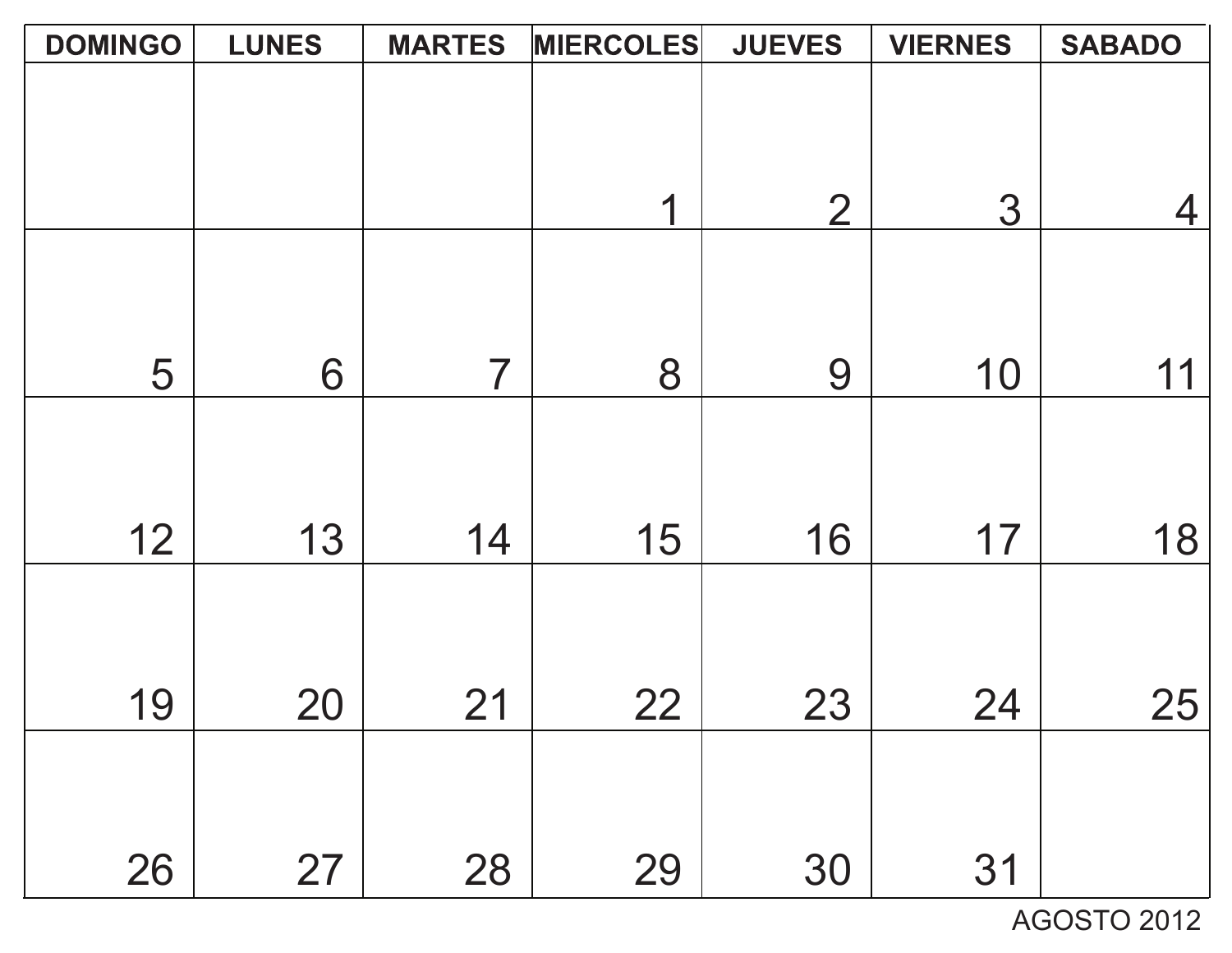| <b>DOMINGO</b> | <b>LUNES</b> | <b>MARTES</b>  | <b>MIERCOLES</b> | <b>JUEVES</b> | <b>VIERNES</b> | <b>SABADO</b> |
|----------------|--------------|----------------|------------------|---------------|----------------|---------------|
|                |              |                |                  |               |                |               |
|                |              |                |                  |               |                |               |
|                |              |                |                  |               |                |               |
|                |              |                |                  |               |                |               |
|                |              |                |                  |               |                |               |
| $\overline{2}$ | 3            | $\overline{4}$ | 5                | 6             | 7              | 8             |
|                |              |                |                  |               |                |               |
|                |              |                |                  |               |                |               |
| 9              | 10           | 11             | 12               | 13            | 14             | 15            |
|                |              |                |                  |               |                |               |
|                |              |                |                  |               |                |               |
| 16             | 17           | 18             | 19               | 20            | 21             | 22            |
|                |              |                |                  |               |                |               |
| 23             |              |                |                  |               |                |               |
| 30             | 24           | 25             | 26               | 27            | 28             | 29            |

SEPTIEMBRE 2012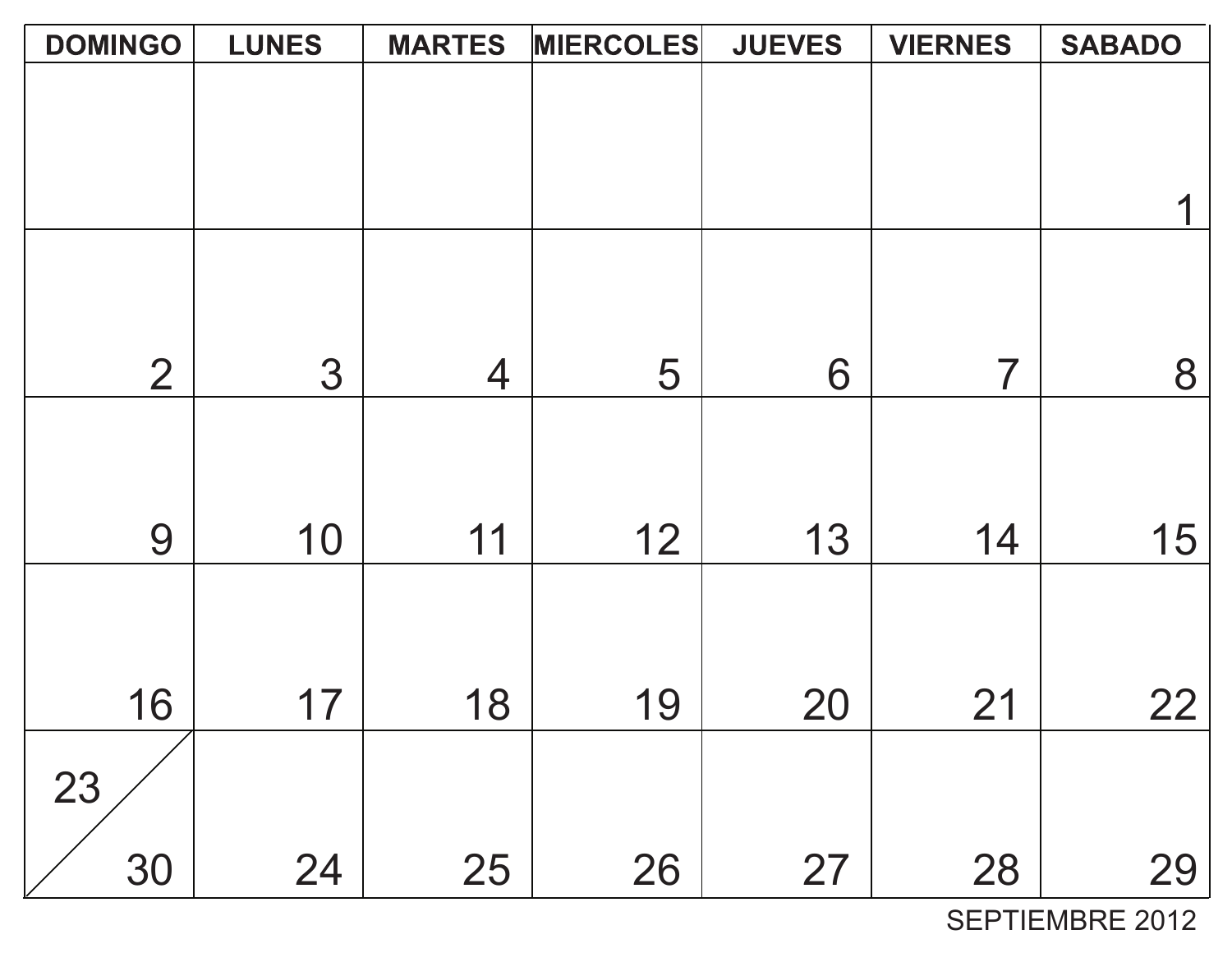| <b>DOMINGO</b> | <b>LUNES</b> | <b>MARTES</b>  | <b>MIERCOLES</b> | <b>JUEVES</b> | <b>VIERNES</b> | <b>SABADO</b> |
|----------------|--------------|----------------|------------------|---------------|----------------|---------------|
|                |              |                |                  |               |                |               |
|                |              |                |                  |               |                |               |
|                |              |                |                  |               |                |               |
|                | 1            | $\overline{2}$ | 3                | 4             | 5              | 6             |
|                |              |                |                  |               |                |               |
|                |              |                |                  |               |                |               |
|                |              |                |                  |               |                |               |
| 7              | 8            | 9              | 10               | 11            | 12             | 13            |
|                |              |                |                  |               |                |               |
|                |              |                |                  |               |                |               |
| 14             | 15           | 16             | 17               | 18            | 19             | 20            |
|                |              |                |                  |               |                |               |
|                |              |                |                  |               |                |               |
|                |              |                |                  |               |                |               |
| 21             | 22           | 23             | 24               | 25            | 26             | 27            |
|                |              |                |                  |               |                |               |
|                |              |                |                  |               |                |               |
|                |              |                |                  |               |                |               |
| 28             | 29           | 30             | 31               |               |                |               |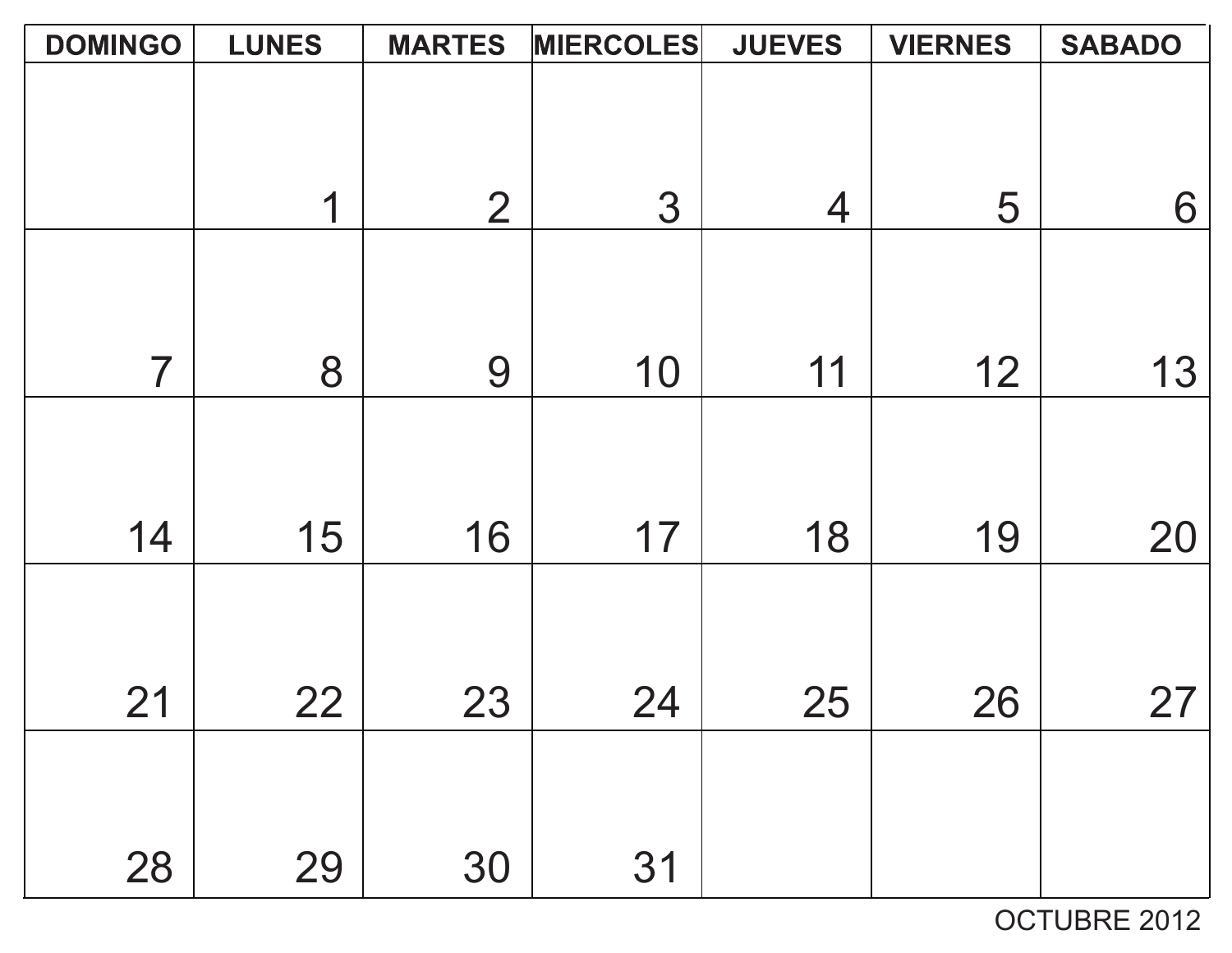| <b>DOMINGO</b> | <b>LUNES</b> | <b>MARTES</b> | <b>MIERCOLES</b> | <b>JUEVES</b> | <b>VIERNES</b> | <b>SABADO</b> |
|----------------|--------------|---------------|------------------|---------------|----------------|---------------|
|                |              |               |                  |               |                |               |
|                |              |               |                  |               |                |               |
|                |              |               |                  |               |                |               |
|                |              |               |                  | 1             | $\overline{2}$ | 3             |
|                |              |               |                  |               |                |               |
|                |              |               |                  |               |                |               |
|                |              |               |                  |               |                |               |
| $\overline{4}$ | 5            | 6             | 7                | 8             | 9              | 10            |
|                |              |               |                  |               |                |               |
|                |              |               |                  |               |                |               |
|                |              |               |                  |               |                |               |
| 11             | 12           | 13            | 14               | 15            | 16             | 17            |
|                |              |               |                  |               |                |               |
|                |              |               |                  |               |                |               |
|                |              |               |                  |               |                |               |
| 18             | 19           | 20            | 21               | 22            | 23             | 24            |
|                |              |               |                  |               |                |               |
|                |              |               |                  |               |                |               |
|                |              |               |                  |               |                |               |
| 25             | 26           | 27            | 28               | 29            | 30             |               |